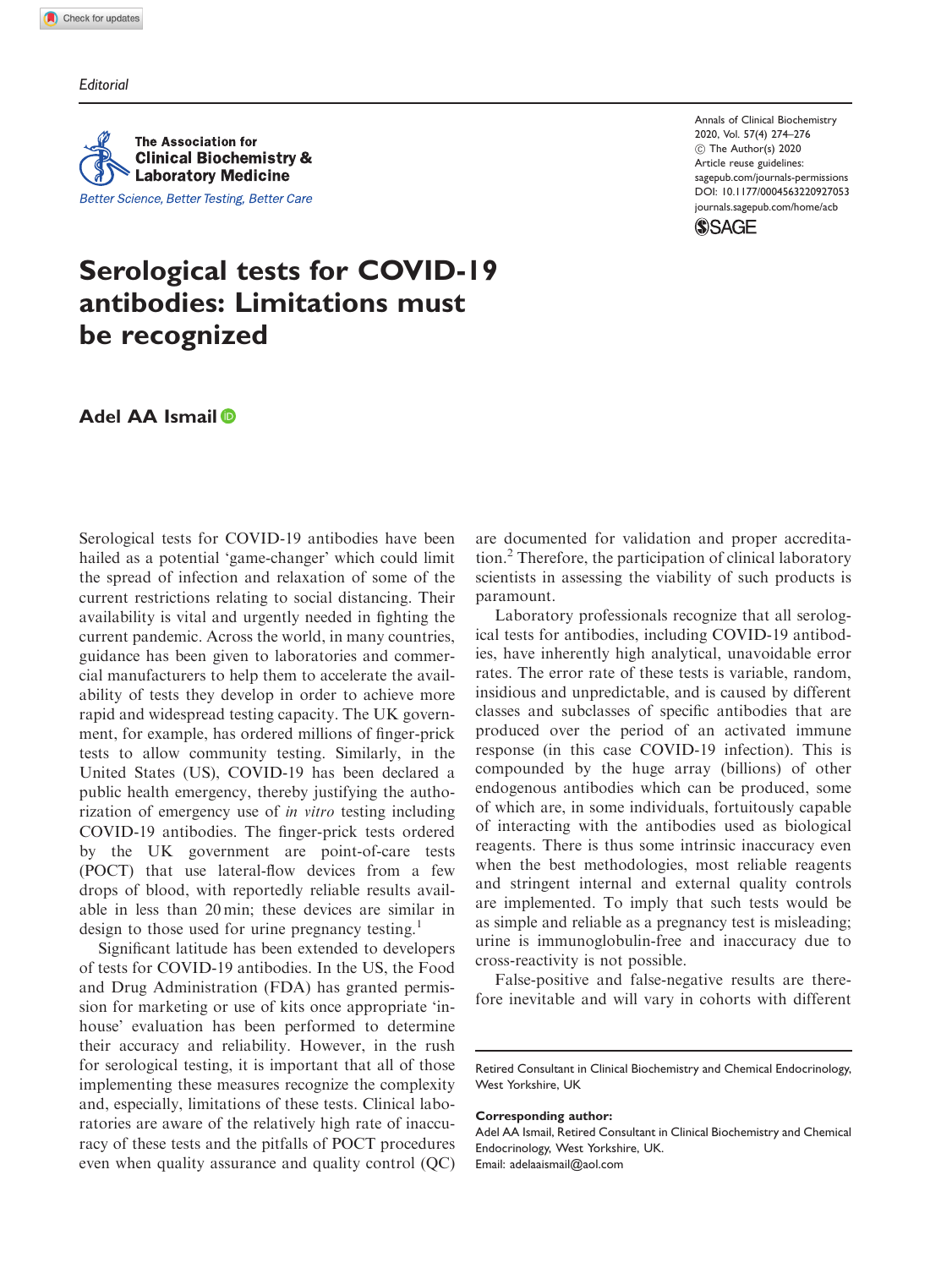True positives

ves True negative

[True positives + false positi

ves] [True negatives + false negatives]

Example 1: A cohort of 1000 individuals with 95% prevalence of covid-19 antibodies (e.g. recovered from covid-19 infection).

\_\_\_\_\_\_\_\_\_\_\_\_\_\_\_\_\_\_\_\_\_\_\_\_\_\_\_\_\_ and \_\_\_\_\_\_\_\_\_\_\_\_\_\_\_\_\_\_\_\_\_\_\_\_

(a) True positives: 950 (b) Total positives: 970 (c) False positives: 20 False positive rate: 20/970 or ~2%

(d) True negatives: 50 (e) Total negatives 70 (f) False negatives: 20 False negative rate: 20/70 or ~29%

Example 2: A cohort of 1000 individuals with 10% prevalence of covid-19 antibodies (e.g. general population)

(a) True positives: 100 (b) Total positives: 120 (c) False positives: 20 False positive rate: 20/120 or ~17%

(c) True negatives: 900 (d) Total negatives: 920 (f) False negatives: 20 False negative rate 20/920 or ~2%



prevalence of antibodies. The likelihood of erroneous results in different cohorts can be estimated when information such as the inaccuracy of the test and the prevalence of COVID-19 antibodies is taken into consideration.<sup>3,4</sup> Two hypothetical examples, in populations with high and low prevalence, illustrate this point. It is reasonable to expect that most previously infected patients (i.e. testing positive with reverse transcriptase-PCR assays) will have developed COVID-19 antibodies.<sup>1</sup> Using a serology test with  $\pm 2\%$  inaccuracy, and assuming 95% prevalence of antibodies, some 29% of the negative results in such a cohort would be false negatives. By contrast, if the same test were used in a cohort with low prevalence of COVID-19 antibodies (say, 10%), e.g. general population, 17% of all positive results would be false positives, giving a false sense of security on the assumption that past infection confers immunity.<sup>1</sup> The formulae on which these estimates are based are simple, and the calculations are shown in Figure 1. They show that false-positive results are more likely in cohorts with low prevalence of COVID-19 antibodies, and false-

negative results more likely in cohorts with high prevalence of antibodies. False results may persist for weeks, months or even longer. Appropriate follow-up tests may help to identify some false results when suspected (e.g. by repeating the test using a different analytical platform).<sup>4</sup>

In conclusion, serological screening tests for COVID-19 antibodies are desirable and if conducted and interpreted properly, may help to correctly identify most (but not all) of those who have had a recent COVID-19 infection. Inaccuracy of antibodies tests is, however, unavoidable and will inevitably lead to misclassifications. This must be acknowledged if unreasonable expectations are to be avoided.

#### Declaration of conflicting interests

The author(s) declared no potential conflicts of interest with respect to the research, authorship, and/or publication of this article.

#### Funding

The author(s) received no financial support for the research, authorship, and/ or publication of this article.